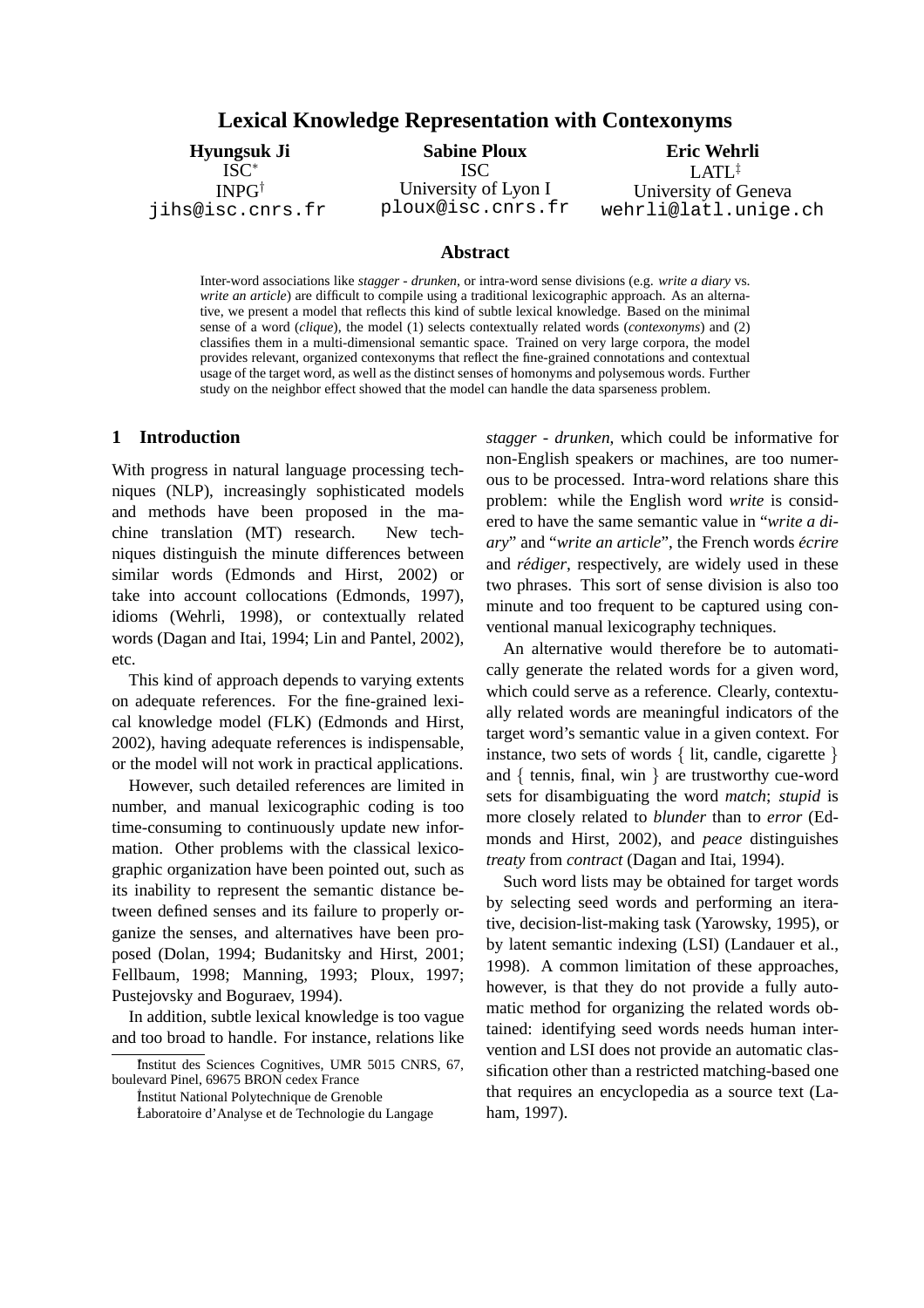A fully automated sense-discrimination method based on a second-order comparison in semantic space has been proposed (Schütze, 1998). Because this approach focuses on comparing vectors for disambiguation, it does not explicitly produce a relevant set of words. Unlike a direct method (e.g. Yarowsky's), this technique takes all word relations into account, not just those between the target word and its neighbors. This technique proved effective for data sparseness problems (along with LSI) but it has some distance to go for lexical knowledge representation. For instance, words that have never cooccurred with a target word can, in principle, be the closest ones to it.

Dagan and Itai demonstrated how contextually related words could contribute to selecting a proper target word in MT tasks (Dagan and Itai, 1994). However, since their study focused on target-word selection, the problem of how to organize and assign source-word senses was not addressed.

In this paper, we present a model that explicitly produces contextually related words and classifies them after training on a large corpus. The model uses a rather straightforward method, in the sense that it considers co-occurrences of words. The main distinction between the model presented here and other statistical ones is that it generates the minimal senses of words (*cliques*) in order to organize the related words obtained. Cliques are then represented on the principal plane. This makes it possible to represent several target words in MT tasks.

Ploux et al. proposed the prototype of a model that represents synonym senses from a non-senseclassified synonym database (Ploux, 1997; Ploux and Victorri, 1998) and a two-language synonymmatching model based on a mapping method (Ploux and Ji, 2003). The main difference between the present model and the previous one is that the present model is fully automated, insofar as it does not need any kind of hand-coded references, only raw text sources. Furthermore, different sets of cliques can be obtained according to chosen criteria. This will be explained later.

### **2 Contexonym**

We define contexonyms as relevant contextually related words for a target word. By context, we mean a certain number of neighboring words of the target word (from a small-sized window to one or more paragraphs). Unlike synonyms or antonyms, contexonyms are not symmetric or transitive (i.e., when target word W has contexonyms  $c_1, c_2, ..., c_n$ , W is not necessarily a contexonym of  $c_i(1 \leq i \leq k)$ , and this is also true between  $c_i$ s).

Second, contexonyms are more dynamic and fuzzy than synonyms or antonyms, and they evolve faster (cf. Ji and Ploux, 2003). Without any neighboring words, the contexonyms of a target word reflect various typical semantic relations. The word *match*, for example, may have contexonyms related to "wooden lighter", "game" and "marriage". On the other hand, the presence of the neighbors of the word could change this equivocal situation, giving a polarized semantic field of the word. Finally, unlike synonyms or antonyms, contexonyms are often from mixed grammar categories.

We hypothesize that the more adequate a training corpus is, the more relevant and robust the contexonyms obtained from it will be. By an adequate corpus, we mean a sufficiently large and well balanced corpus.<sup>1</sup>. If correctly designed, the model is expected to also simulate the above characteristics of contexonyms.

The procedure for constructing an automatic contexonym-organizing model is briefly presented below.

### **3 Model**

### **STEP 1**

For a given corpus, co-occurrences of all types in a defined passage (a sentence in this study) are counted and stored. Each headword  $W_i^n(1 \leq i \leq$  $N$ , where  $N$  is the total number of types in the corpus) has children  $(c_j s)$  that are arranged in descending order of co-occurrence with  $W_i^n$ ; children with co-occurrences smaller than a 10,000th of the global frequency of the headword  $W_i^n$  are removed to reduce noise:

$$
W_i^n: \quad c_1, c_2, \ldots, c_n
$$

 ${}^{1}$ A specific corpus would be considered adequate if a specific domain is being processed (e.g. science, religion, or spoken language).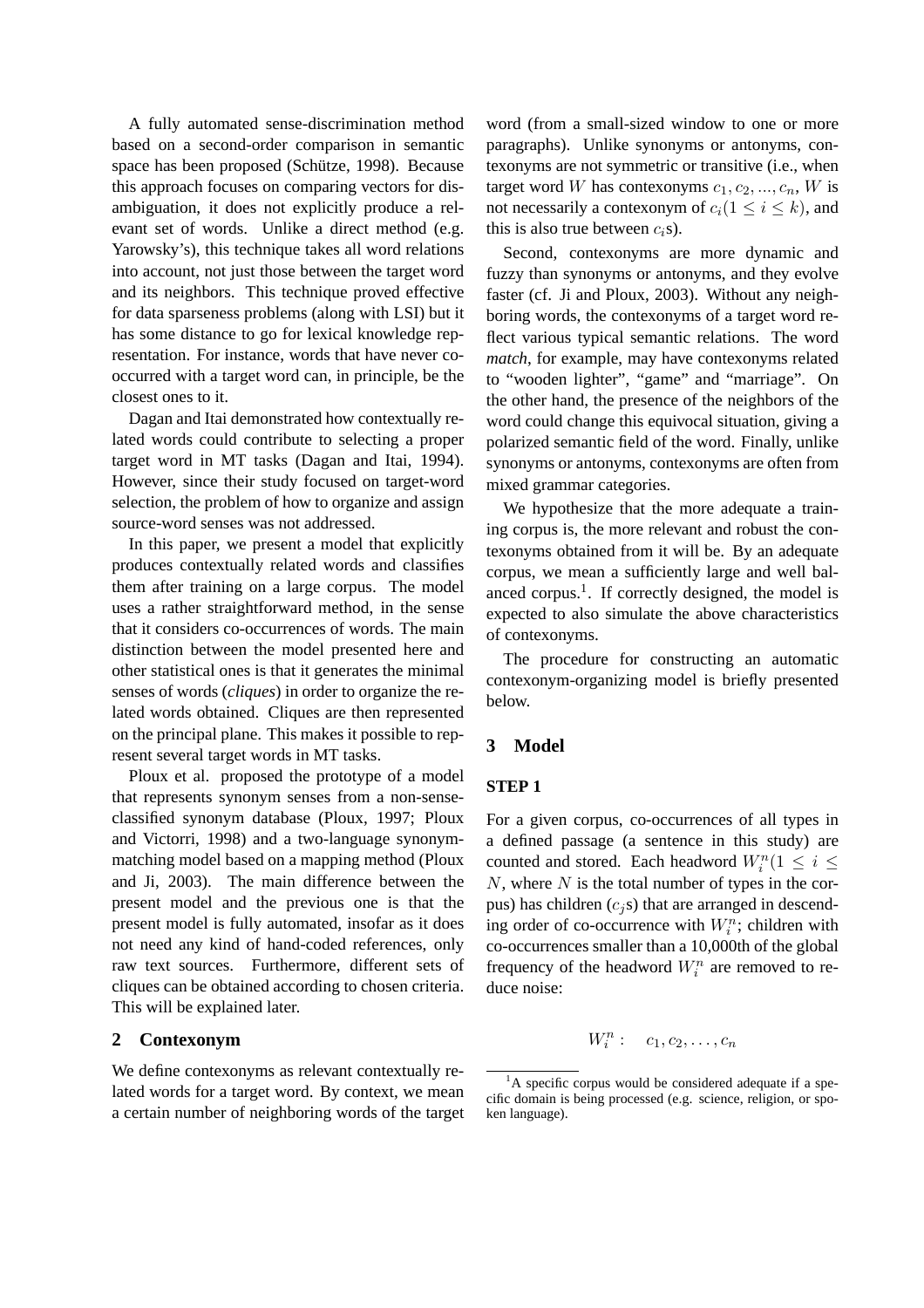#### **STEP 2**

For the target word, a word-association table is constructed using four factors.

#### **STEP 2-1**

In order to eliminate children that rarely co-occur with  $W_i^n$ , the first  $\alpha$  portion (where  $0 < \alpha \le 1$ )) of the words is selected. And  $W_i^n$  becomes:

$$
W_i^n : c_1, c_2, \ldots, c_k,
$$

where  $k = n\alpha$  and n is the original number of children of  $W_i^n$ .

## **STEP 2-2**

The factor  $\beta(0 < \beta \leq 1)$  serves to cut off rarely co-occurring children of the child  $c_i$ :

$$
c_j^m : g_1, g_2, \dots, g_l \quad (1 \le j \le k, \quad l = m\beta).
$$

In this way, the following word-association table is obtained:

| Headword     | Selected                                           | Rejected             |
|--------------|----------------------------------------------------|----------------------|
| $W_i^n$      | $c_1, c_2, \ldots, c_k$                            | $c_{k+1},\ldots,c_n$ |
| $c_1^m$      | $g_1, g_2, \ldots, g_l$                            | $g_{l+1},\ldots,g_m$ |
| .<br>$c_k^p$ | $h_1, h_2, \ldots, h_q \quad h_{q+1}, \ldots, h_p$ |                      |

Table 1: Candidate contexonym table.

## **STEP 2-3**

The factor  $\gamma(0 < \gamma \leq \beta)$  has the same role as  $\beta$ except that  $\gamma$  is smaller, which makes it possible to have different sets of cliques without changing the global contexonyms obtained in the previous step. This gives another word-association table (Table 2), which will be used later to obtain cliques ( $l' = m\gamma$ ) and  $q' = p\gamma$ ).

| Headword | Selected                   | Rejected                   |
|----------|----------------------------|----------------------------|
| $W_i^n$  | $c_1, c_2, \ldots, c_k$    | $c_{k+1},\ldots,c_n$       |
| $c_1^m$  | $g_1, g_2, \ldots, g_{l'}$ | $\ldots, g_l, \ldots, g_m$ |
| .        |                            |                            |
| $c_k^p$  | $h_1, h_2, \ldots, h_{q'}$ | $\dots, h_q, \dots, h_p$   |

Table 2: Second contexonym table.

#### **STEP 2-4**

The factor  $\delta$  is on/off Boolean. If the headword  $W_i^n$  is not found among  $c_j$  children  $(g_1, \ldots, g_l)$  in Table 1,  $c_j$  itself in  $W_i^n$  and the  $c_j$  row (which contains  $c_i$ 's children) are removed from both tables whenever  $\delta$  is on (in this study,  $\delta$  was set to on). This filtering step gives the following final contexonym set  $(C_i^n)$  for  $W_i^n$ :

$$
C_i^n = \{c_i : 1 \le i \le k, c_i \notin D\} \quad (k = n\alpha),
$$

where  $D$  is the set of  $c_j$  words removed by filtering.

#### **STEP 3**

*Cliques* are calculated from these two tables. A clique is a mathematical term in graph theory meaning a maximum, complete subgraph. If  $w_1$  has  $w_2$ and  $w_3$  as its members and vice versa for  $w_2$  and  $w_3$ , then  $w_1, w_2$  and  $w_3$  form a clique. Otherwise, if say  $w_3$  has only  $w_1$  as its member, they fail to form a clique. If  $w_1, w_2, w_3$ , and  $w_4$  form another clique, it 'absorbs' the clique  $w_1, w_2, w_3$ , resulting in only one clique. Table 2 can be used to calculate these cliques. Composed of several sets of words, cliques are considered in our model as minimal units of a contexonym that represent finer meanings than the word itself.

#### **STEP 4**

A correspondence factor analysis (proposed by Benzécri (Benzécri, 1992)) was used to represent correlations between cliques. The output is represented as a geometric semantic space that has as many axes as the total number of contexonyms chosen, in such a way that each axis could represent the corresponding word. The distance  $\chi^2$  between two cliques,  $y_i$  and  $y_j$ , is calculated in order to represent the cliques in a multi-dimensional space:

$$
\chi^{2}(y_{i}, y_{j}) = \sum_{k=1}^{n} \frac{x_{..}}{x_{.k}} \left( \frac{x_{ik}}{x_{i.}} - \frac{x_{jk}}{x_{j.}} \right)^{2},
$$

where  $x_{..} = \sum_{i=1}^{n}$  $\sum_{j=1}^p x_{ji}$ ,  $x_{.i} = \sum_{k=1}^p x_{ki}$  and where  $x_n = \sum_{i=1}^n \sum_{j=1}^n x_{ji}$ ,  $x_n = \sum_{k=1}^n x_{ki}$  and  $x_i = \sum_{k=1}^n x_{ik}$ ; *n* is the total number of contexonyms and  $p$  is the total number of cliques;  $x_{ji}$  is equal to 1 if the  $i^{th}$  contexonym belongs to the  $j^{th}$ clique, and equal to 0 otherwise. Since every clique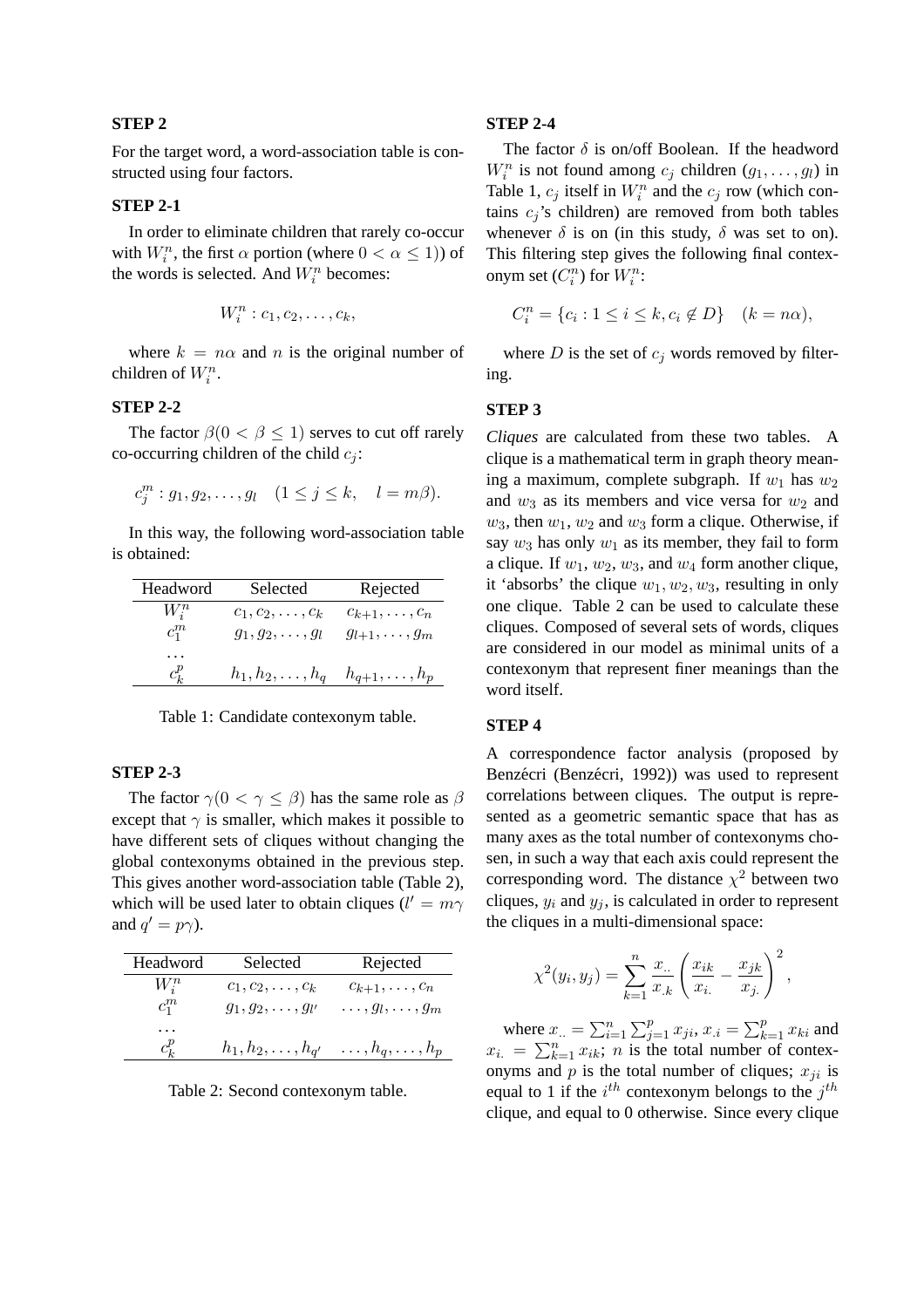has its own coordinates, clique distances are proportional to clique relatedness.

When (1) cliques  $y_i$  and  $y_j$  have many contexonym members or (2) many contexonyms belong to cliques  $y_i$  and  $y_j$ , they should be less representative. This was considered in the first and second terms of the equation, respectively, by a distance-reducing effect.

## **STEP 5**

Cliques are projected onto a two-dimensional space and are classified by hierarchical clustering. This detailed feature of the model is explained with some examples below.

### **4 Test on Examples**

The model was first trained on an English corpus maintained by Project Gutenberg (PG), which includes literature, essays, and other writings. Any kind of electronic dictionary or encyclopedia was excluded from the training corpus. The database thus constructed was combined with another, separate database trained on the British National Corpus (BNC). The total number of tokens in the training corpora was over 300 million. For French words, the model was trained on five years of the French newspapers *Le Monde* and *L'Humanite´*.

With  $\alpha = \beta = \gamma = 0.05$ , 50 contexonyms and 133 cliques were obtained for the target word *match*. Some of the cliques are:

• 1: applied, marriage, match, proved

6: box, candle, dropped, lighted, match, struck, threw

68: burned, candle, flame, lamp, lighted, lit, match

93: cigar, cigarette, lighted, lit, match, pipe 109: fight, game, match, proved, shot, won

While the contexonyms *shooting* and *maker* each belong to only one clique, *struck* belongs to 49 cliques. In other words, *maker* has only one minimal semantic value and *struck* has 49 'different semantic values'. This difference is represented in Figure 1 by the region that each contexonym covers (i.e., possessing clique points).

Clustering can be done with either cliques or contexonyms. In this study, the latter was always used.



Figure 1: Some contexonyms of *match*.



Figure 2: Classification of the contexonyms of *match*.



Figure 3: Representation of *conductor*.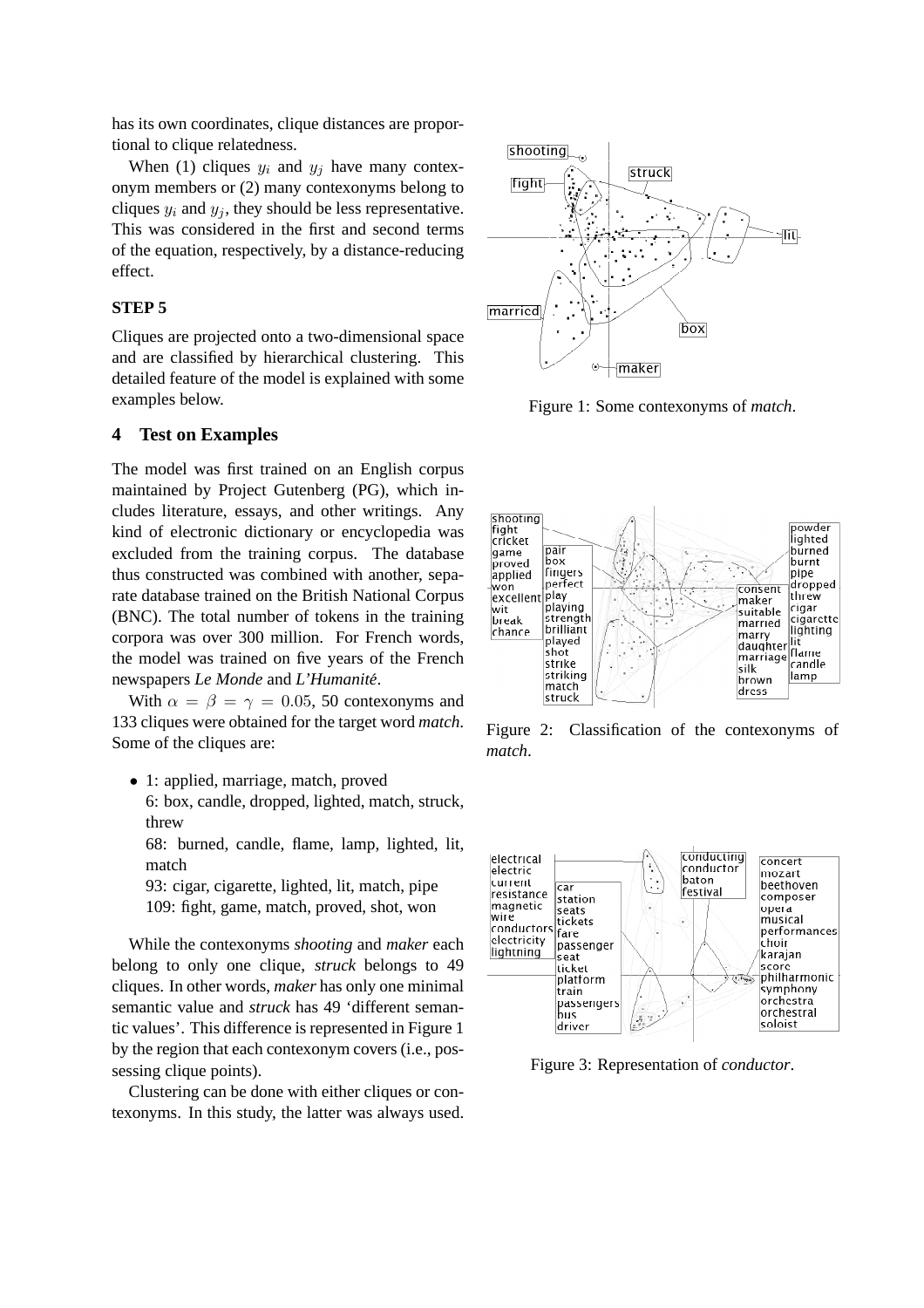| Word     | $\alpha$             | Contexonyms                                                                                               |
|----------|----------------------|-----------------------------------------------------------------------------------------------------------|
| blunder  | 0.05 0.10 0.05       | $\{blunder, mistake\}$ {commit, committed} $\{style\}$                                                    |
|          | 0.30 0.30 0.30       | [{corrected, political, reckon, blunder, mistake, minister, serious, fatal, pardon, terrible, aw-         |
|          |                      | ful, joke} {unpardonable, gross, committing, stupidity, grievous, stupid, ignorance, guilty,              |
|          |                      | commit, committed, excuse, mistakes { {survived, tragic } { {egregious } ] [speelman] [tacti-             |
|          |                      | cal]                                                                                                      |
| lapse    | $0.10\ 0.20\ 0.10$   | {considerable, mere, ten, twenty, lapse, slow, absence, rate, sudden, fifty, forgotten, mem-              |
|          |                      | ory, allowed, minute, months { {evidence, species, progress, century, original, changes,                  |
|          |                      | vast, ages, centuries { {recall, moments, interval, minutes } { geological, organic } { strata }          |
|          |                      | {momentary}                                                                                               |
| slip     | 0.05 0.10 0.05       | {past, slip, tried, run, fall, hold, managed, opportunity, try, allowed, easy, chance, eas-               |
|          |                      | ily} {tree, watch, rope, letting, quietly} {foot, caught, front, drew, fingers, neck, handed,             |
|          |                      | pocket { {tongue, book, paper, written, wrote }                                                           |
| enjoined | $0.10$ $0.20$ $0.10$ | commands, strictly, obedience, instructions, obey, strict, commanded, enjoined, ab-                       |
|          |                      | stain, duty, expressly, orders $\{$ multitude, earnestly, silence $\{$ for earners, perform, priests $\}$ |
|          |                      | $\{s$ ecrecy $\}$                                                                                         |
| ordered  | $0.05$ 0.05 0.05     | {captain, horse, immediately, company, send, placed, ready, six, service, ordered, party,                 |
|          |                      | court, pay} {troops, attack, enemy, city, command, line, horses, officers, war, army, sol-                |
|          |                      | diers { $\{carriage, dinner, master, table\}$ { $mark$ { $costs$ }                                        |
| error    | $0.05\ 0.05\ 0.05$   | {trial, evil, human, errors, lead, false, wrong, error, truth, correct, ignorance, fatal, com-            |
|          |                      | mitted, opinion, due, judgment, causes, serious, avoid, fault { fallen, source, lies, ways,               |
|          |                      | discovered, common, fall { $mistake$ } { $mistaken$ , supposing}                                          |
|          |                      |                                                                                                           |

Table 3: Output of test on Edmonds and Hirst's examples.

Figure 2 shows the output of this classification. Figure 3 is another example of such a representation<sup>2</sup>.

In general, stricter constraints (smaller values of  $\alpha$ ,  $\beta$  and  $\gamma$ ) give fewer contexoyms than lenient ones. Below are some examples. Brackets indicate disjoint relations between contexonyms, curly brackets denote classifications on the principal plane, and parentheses, classifications on a nonprincipal plane. The contexonyms *kick* and *kicked* for the word *bucket* suggest the idiom "*kick the bucket*" (an example in Wehrli, 1998), and the contexonym *article* for the French *rédiger* reflects their relatedness.

- **drunken** ( $\alpha = 0.05$   $\beta = 0.05$   $\gamma = 0.05$ ): [brawl] [brute] [drink, drunk, sober, wine] [reeled, staggered] [reeling, staggering] [sailor] [stupor]
- **drunken** ( $\alpha$  = 0.05  $\beta$  = 0.10  $\gamma$  =  $(0.05)$ :  $\int$  {(coarse, shouts, street, streets, dirty, songs, mad, fellow, driver, driving, dancing, fool, singing, drunken, laughter) (drunk, brute, asleep, wine, drank, sober, drink, song) (stupor, sailor, sailors, brawl, crying) (killed) (fury)}

{eaten, feast} {brutal, mob} {reeled, staggered} {reeling, staggering}] [orgies] [stagger] [swearing]

- **bucket** ( $\alpha = 0.05$   $\beta = 0.05$   $\gamma = 0.05$ ): [buckets] [contents, emptied, tin] [mop] [rope]
- **bucket** ( $\alpha = 0.05$   $\beta = 0.10$   $\gamma = 0.05$ ): [{carrying, empty, filled, tin, wash, buckets, fill, contents, emptied, poured} {bottom, mop, bucket, ice, wooden} {chain, rope} {file, record}] [dipped] [kick, kicked] [packing] [pump] [spade]
- **rédigé**  $(\alpha = 0.05 \ \beta = 0.10 \ \gamma = 0.05)$ : {lui-même, rendu, rédigé, signé, acte, article, présenté, publication, daté, document, base, instruction, chambre, avis, bureau, communiqué } {intitule, lire, professeur, commun, essen- ´ tiel, pages, publié, guide, manifeste, ouvrage, langue, mémoire, rapports {  ${code}$  {tiberi}  ${alin\acute{e}a}$

Since there is no room in this paper to list complete examples, our demonstration of the model is limited to the examples introduced in two articles that share some interests with the current paper. More than 100,000 types of

<sup>&</sup>lt;sup>2</sup> From now on, no more than 30 of the most closely-related contexonyms are presented for each example (in lowercase).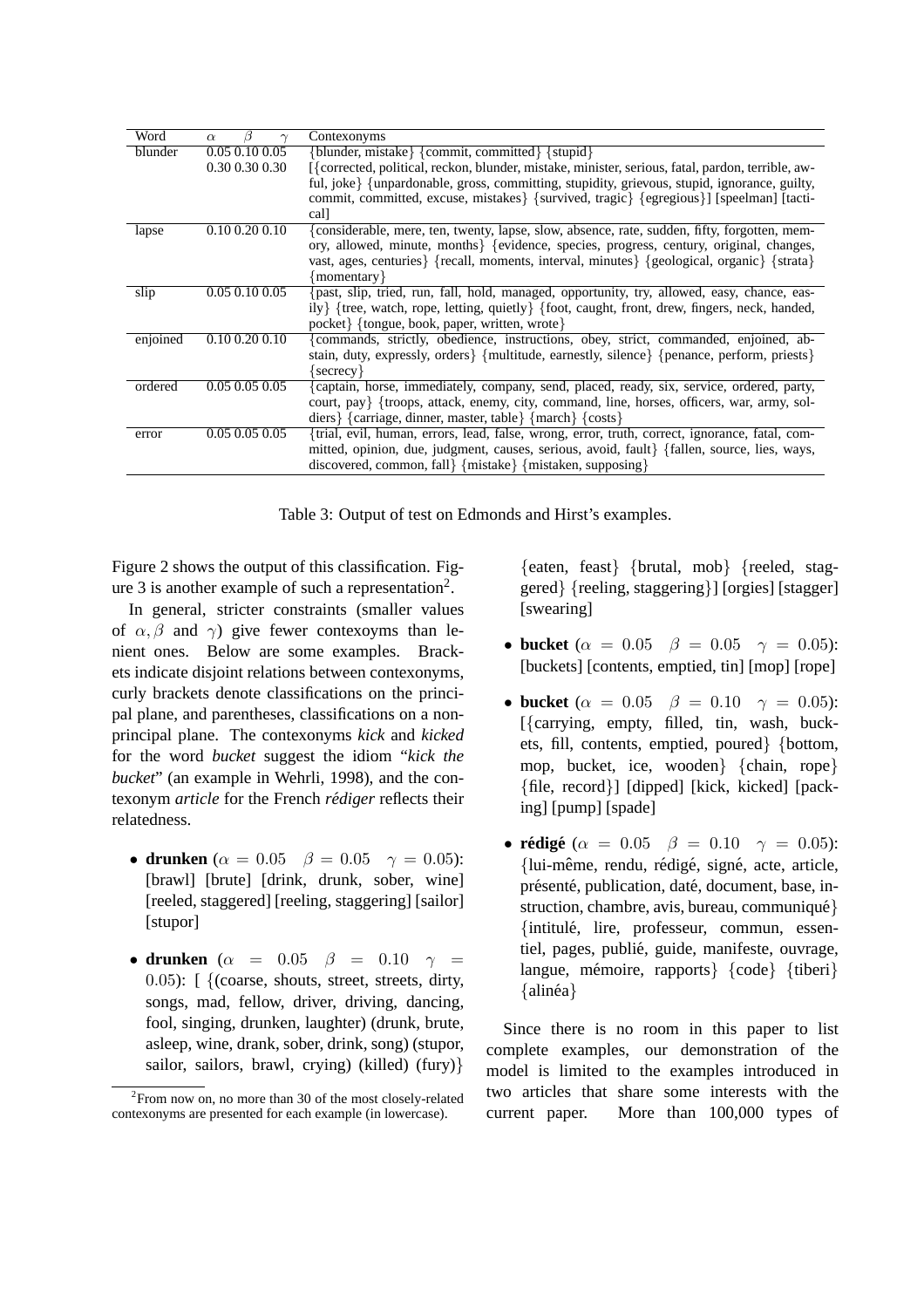| peace     | [army, france, peace, war, law, nation, city, sense, free, cause, desire} {earth, happiness, live, spirit,           |
|-----------|----------------------------------------------------------------------------------------------------------------------|
|           | hold, land { {foreign, nations, terms, justice, states, united { {heaven, happy, soul, joy, quiet } { security,      |
|           | treaty $\}$                                                                                                          |
| treaty    | {terms, rights, united, states, treaty, france, french, british, foreign, spain, <b>peace</b> , powers, agreed, sub- |
|           | ject, war, article, britain { alliance, majesty, concluded, emperor { {territory, commerce, american,                |
|           | citizens, congress, mexico $\{signed, \text{ratified}, \text{send}\}$                                                |
| chances   | {calculated, finding, risk, probability, ten, election, favour, nine, success, chances, favor} {game,                |
|           | missed, desperate, plenty, calculate, chance, getting, happen, escape, survival { {increase, increased,              |
|           | reduce, diminished, improve { {promotion, victory, winning }                                                         |
| achieved  | {achieved, real, period, process, history, result, increase, development, greater, actually, considerable,           |
|           | <b>progress</b> , growth, results, purpose, per, objectives, using {{economic, aim, position, areas, ways}           |
|           | success, record, sales, task { {independence, status } { victory }                                                   |
| diplomats | {libya, embassy, p., <b>talks</b> , sanctions, saudi, jan., libyan, reported, iraqi, kuwait, diplomatic, embassies,  |
|           | diplomats, ambassador, foreign { {politicians, journalists, consuls, countries, officials, intelligence,             |
|           | claimed, ministry { {expulsion, expelled, yugoslav } {diplomacy, eighteenth } { states men }                         |

Table 4: Test on Dagan and Itai's Examples

other words can be tested interactively on-line (http://dico.isc.cnrs.fr/dico/context/search).

### **4.1 Test on Edmonds and Hirst's Examples**

In discussing near-synonymy, Edmonds and Hirst carefully investigated the subtle differences between the words *blunder*, *error*, *lapse* and *slip*, and the pairs of words *order*/*enjoin*, *forest*/*woods* (Edmonds and Hirst, 2002).

As shown in Table 3, while *blunder* has the contexonyms *stupid* and *stupidity*, there are no such contexonyms for *error*, suggesting that the former has stupidity as a connotation while the latter does not. Contexonyms like *unpardonable, fatal, grievous, awful, indiscretion* and *egregious* characterize the target word *blunder* by its strength, blameworthiness, and pejorative character, unlike the word *error*. The contexonyms of *lapse* like *forgotten, memory*, and *minutes* also reflect the word's usage; the contexonyms *written, wrote, lines* and *tongue*, among other senses of the word *slip*, suggest that it is used for mistakes in speech or writing.

The test on *woods* gave the contexonyms *houses, path, walk,* and *walking*, which were not among the contexonyms of *forest*, while *deer, beasts, hunting, castle* and *knight* were the contexonyms of *forest* and not of *woods*. This is consistent with Room's observation (1985, as cited in (Edmonds and Hirst, 2002)).

Overall, the fine-grained subcategorical differences between similar words, as discussed in the FLK model (Edmonds and Hirst, 2002), were successfully reflected here. Moreover, other subcate-

gorical features that were not discussed in the original studies were found: the contexonyms of *error* reflect its scientific usage; the contexonyms *coffee, wine, supper* and *tea* for *order* suggest that the verb is applicable to asking for drinks ( $\alpha = \beta = \gamma$ ) 0.05 for the GP corpus). This information is not trivial, since the English *order*in this situation should be translated into the French *commander* and not *ordonner*, which fits other situations such as military ones.

### **4.2 Test on Dagan and Itai's Examples**

In discussing the problem of selecting a proper target word in MT, Dagan and Itai presented some examples: *sign* (rather than *seal*, *finish* or *close*) is the correct verb to use with *treaty*, and *treaty* (rather than *contract*) is the proper word to use with *peace*. In the following sentence, the first word in curly brackets is the correct one in each case (Dagan and Itai, 1994):

• Diplomats believe that the joining of Hon Son {increases | enlarges | magnifies} the chances for achieving {progress | advance | advance ment} in the {talks | conversations | calls}.

The five words *peace, treaty, chances, achieved* and *diplomats* were tested using the model trained on the GP and BNC corpora. In Table 4, the boldface words in the contexonym list are more closely related to the headword than similar words (e.g. *sealed, closed, enlarge, conversations*, etc.), which were not selected as contexonyms in the given factor condition.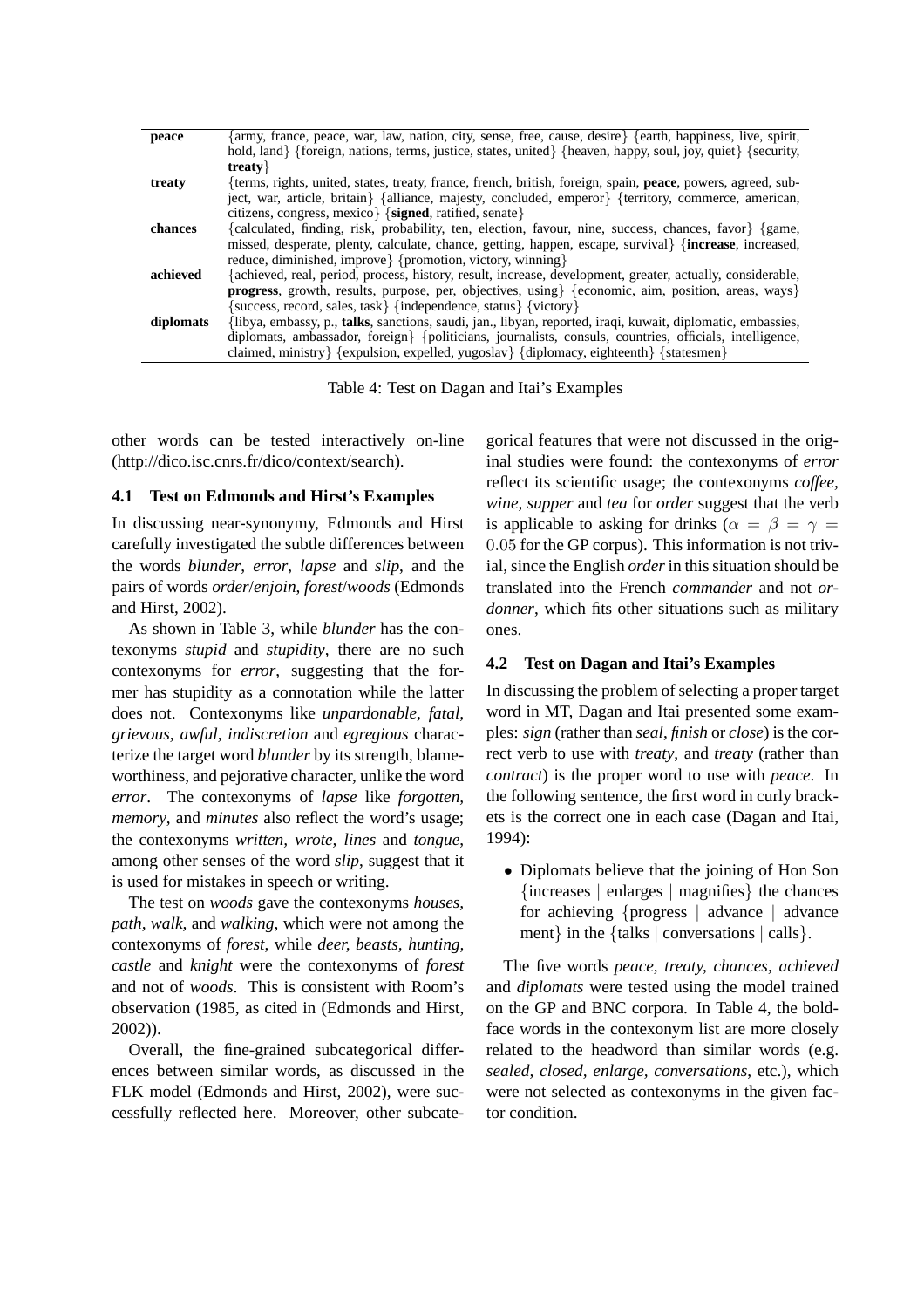| $match + wins$               | matches, strength, play, chance, won, league, cricket, games, fight, club, final, game,      |
|------------------------------|----------------------------------------------------------------------------------------------|
|                              | points, united, record, victory, team, season, marriage, daughter, prix, match, box,         |
|                              | draws, wins, loses, lighted, cigarette, lit, whoever                                         |
| $match + wins + champions$   | won, game, division, champions, defeat, final, united, games, champion, club, yester-        |
|                              | day, season, draw, points, victory, strength, fight, play, team, players, australia, chance, |
|                              | defending, match, record, matches, wins, daughter, struck, lighted                           |
| $match + agassi + sampras$   | tennis, champion, minutes, struck, play, final, davis, won, doubles, yesterday, players,     |
|                              | michael, game, player, jim, tournament, today, defeat, victory, weeks, opening, monday,      |
|                              | sets, agassi, match, wimbledon, edberg, goran, ivanisevic, sampras                           |
| $match + champions + wins +$ | final, champion, won, defeat, play, game, champions, doubles, player, league, play-          |
| agassi + sampras             | ers, tennis, davis, sets, minutes, michael, tournament, team, victory, season, yesterday,    |
|                              | today, wins, weeks, jim, agassi, match, edberg, ivanisevic, sampras                          |

Table 5: The merging effect for match and its neighbors ( $\alpha = \beta = \gamma = 0.05$ ). The contexonyms are ordered by nearness to the origin (i.e., representativeness).

### **4.3 Test with the Merging Method**

Since the information carried by a target word's contexonyms is relevant, it is directly applicable to some MT tasks. Consider the sentence below:

• The final was Hewitt's first and Sampras' 17th, but the less experienced 20-year-old Australian was much more energetic. After consecutive wins against former champions Pat Rafter, Andre Agassi and Marat Safin, Sampras appeared to have nothing left for his second match in barely 24 hours.

Widely-used machine translators like Systran, Babel Fish, and FreeTranslation incorrectly translate the words *the final* into the French words *le final*, and *match* into *allumette* (wooden lighter), whereas the correct translations are *la finale* and *match*, respectively.

Trained on five years of the French newspapers Le Monde and L'Humanité, our model produces the contexonyms *finale* and *match* for the target words *Agassi*, *champions* and *victoires*, and *finale* only for *Rafter* and *Sampras*. This clearly points to the correct target-language words.

Yet, two problems remain unsolved: first, unlike the target-language selection phase, no disambiguation is performed for the source language; second, potential data sparseness problems (Lee and Pereira, 1999) are not covered by this direct approach. The first problem involves assigning the meaning of the word *match* in the concerned paragraph to a proper cluster. But as Figure 2 shows, there are no contexonyms shared with the text in question.

We present the contexonym merging method as a remedy to these problems. This consists in inputting

more than one target word to get the contexonyms. To compensate for the global frequency effect, a normalizing merging method is used. Table 5 shows the gradual exclusion of less-closely-related contexonyms like *cigarette* and *marriage*, and the gradual inclusion of more relevant ones such as *player* and *tennis*.

Another way to discriminate the target word's sense is to observe the *linking contexonyms*. For example, *match* and *wins* have no shared cliques and the region they cover is disjoint in the principal projection. But they are linked by the intermediate contexonyms *play* and *games*, which share areas with the *match* and *wins* cliques.



Figure 4: Merging of *wins* and *match*.

One solution to the data sparseness problem is to build a decision list, as proposed by Yarowsky (Yarowsky, 1995), using contexonyms as